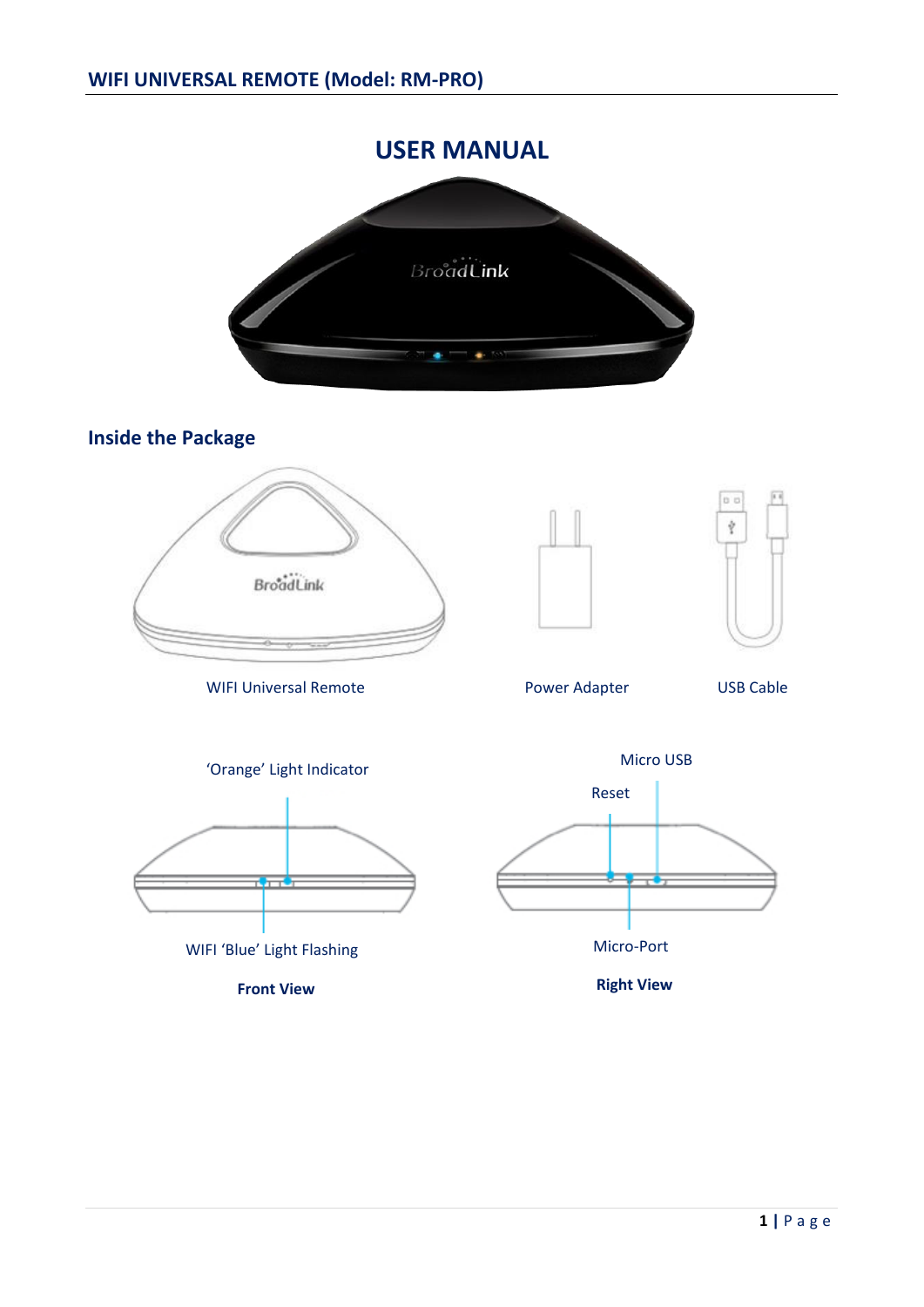**Download e-Control**



- Plug the RM-PRO's power supply into a power outlet, and keep RM-PRO in WIFI coverage, then connect your smartphone to WIFI
- Ensure the WIFI light on RM is flashing rapidly at about 5-6 times per sec. Otherwise, please press reset button until the blue light is fast flashing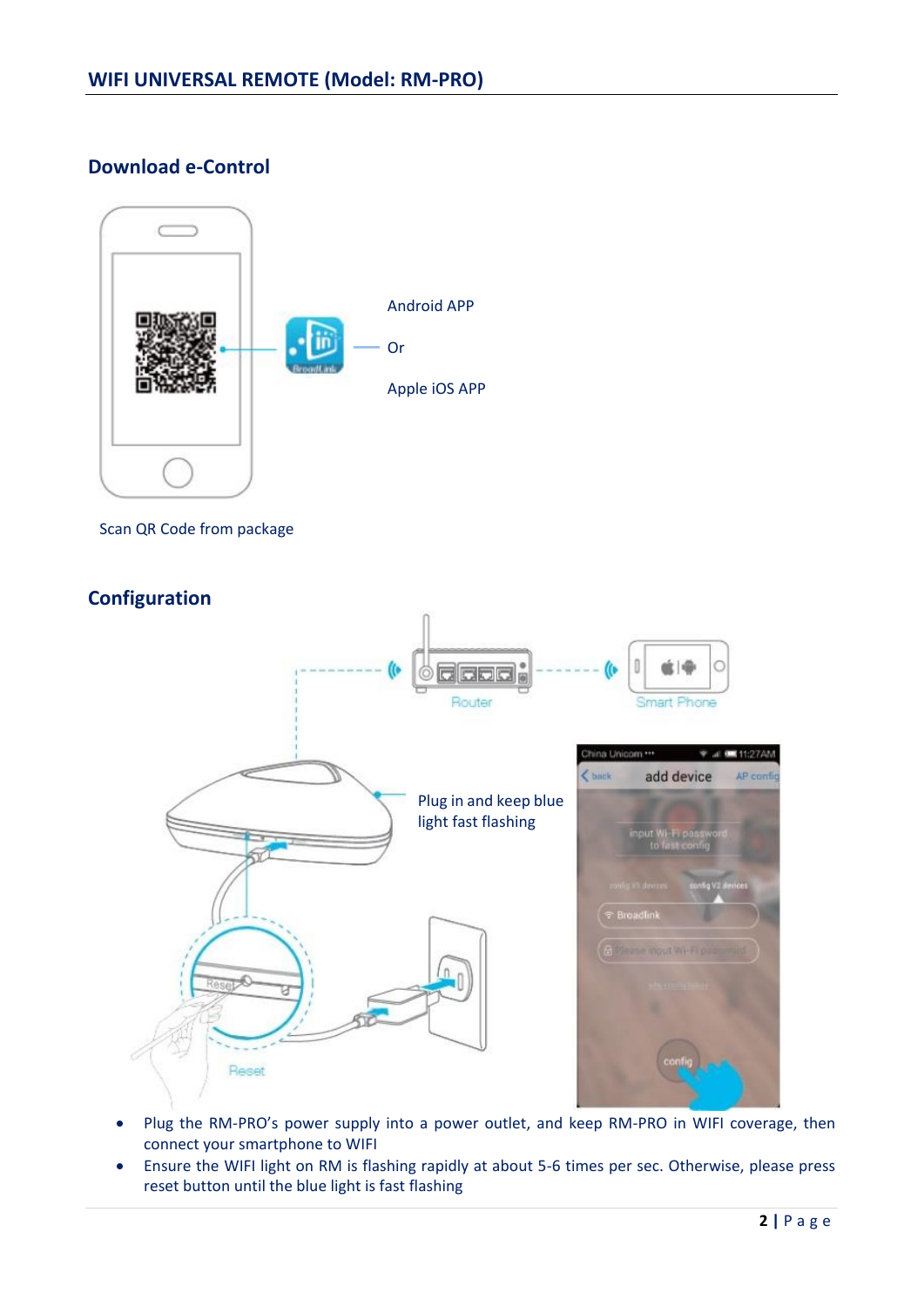# **Air-Conditioner Setting**



Press your aircond remote control for learning

Press air con icon

 $169\%$ 

25.9°C<br>Indoor

 $\odot$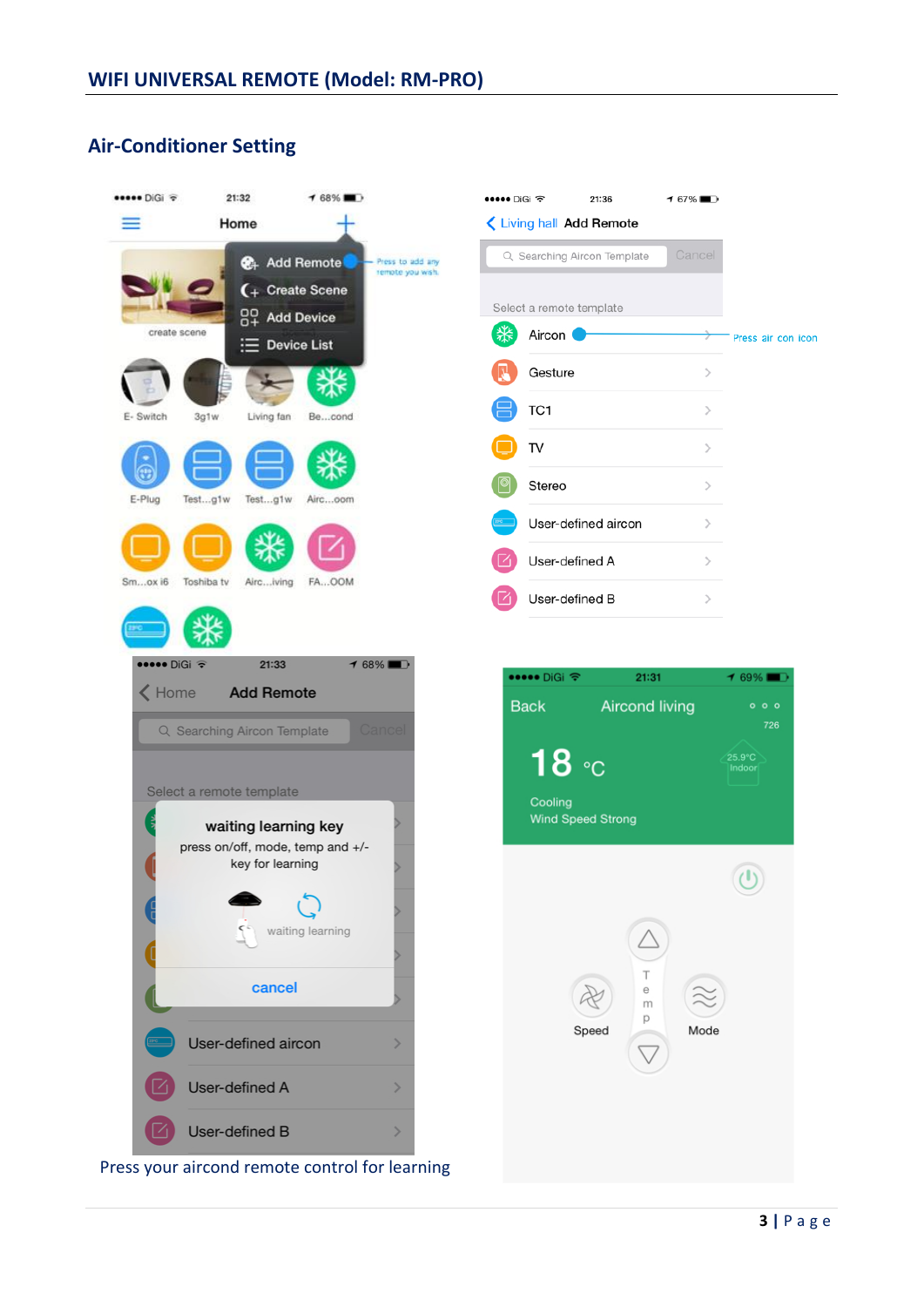## **Learn TV Remote Control**

| ••••• DiGi ক                |                 | 21:36               | $167\%$ |                             |
|-----------------------------|-----------------|---------------------|---------|-----------------------------|
| Living hall Add Remote      |                 |                     |         |                             |
| Q Searching Aircon Template |                 |                     | Cancel  |                             |
|                             |                 |                     |         |                             |
| Select a remote template    |                 |                     |         |                             |
|                             | Aircon          |                     | ⋋       |                             |
|                             | Gesture         |                     | ⋋       |                             |
|                             | TC <sub>1</sub> |                     | ⋋       |                             |
|                             | TV              |                     |         | Press <sub>TV</sub><br>Icon |
|                             | Stereo          |                     | ⋋       |                             |
|                             |                 | User-defined aircon | ↘       |                             |
|                             | User-defined A  |                     | ↘       |                             |
|                             | User-defined B  |                     |         |                             |



Press any icon to learn the button you want. Long press icon, to scheduling on/reset learning icon

## **Create Scene**





Example: When 7am – Open eletric blind/curtain, on your coffee machine, off night light, off fan and air cond, on tc with news channel, on living air cond & fan, on toaster and egg maker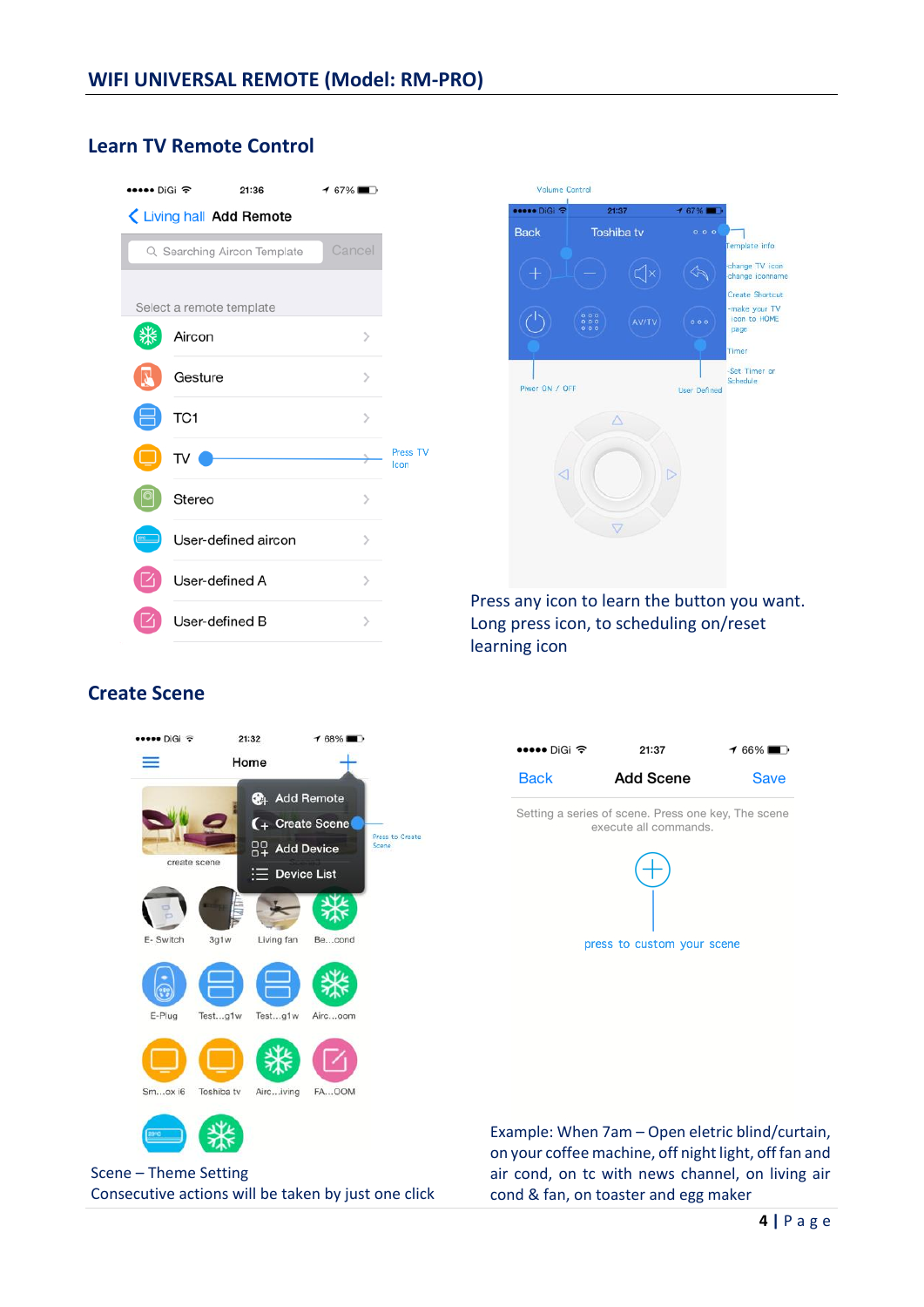## **WIFI UNIVERSAL REMOTE (Model: RM-PRO)**



Add any control to your own scene



### **More Features**



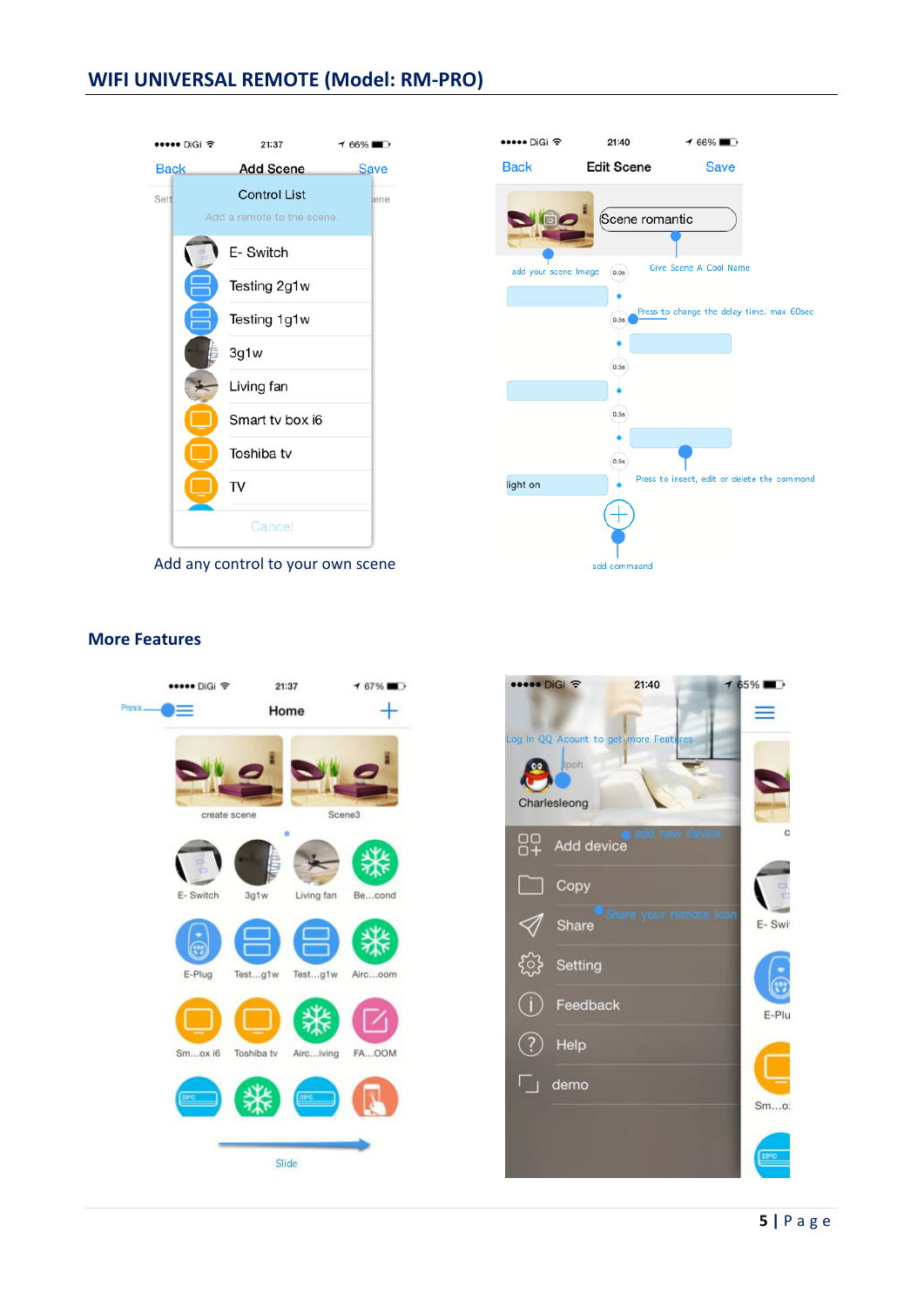

# **FAQ**

#### **Question:**

WIFI light on the device is flashing

**Answer:** 

 $\rightarrow$  The WIFI light is flashing quickly If the WIFI light is flashing quickly, it means that the BroadLink device is in the original factory state It is ready for you to start configuring it

 $\rightarrow$  The WIFI light is flashing slowly

If the WIFI light flashes slowly for 4 flashes and then stops flashing for 1 second, and then repeats this cycle, it means the BroadLink device is waiting for you to configure it. Please press at the upper right icon to start the configuration

 $\rightarrow$  The WIFI light is flashing very slowly If the WIFI light is flashing 1 time every 3 seconds indicates that the device has not connected to the

WIFI. Check your WIFI is running

 $\rightarrow$  The WIFI light is flashing slowly and continuously

If the WIFI light keeps on flashing continuously at 1 flash per seconds, it means the configuration has failed, please reset the device and configure again